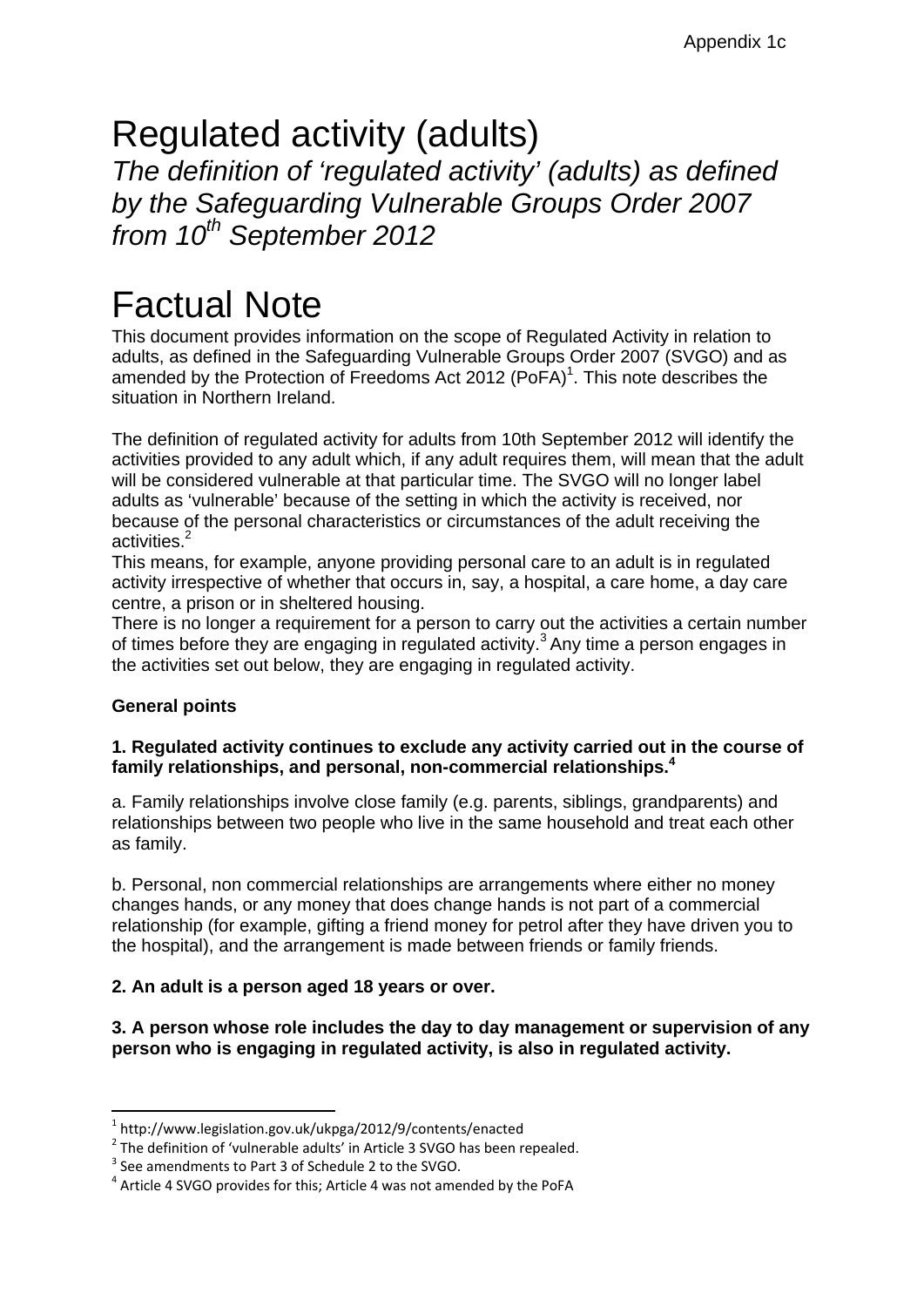### **NEW DEFINITION OF REGULATED ACTIVITY**

There are six categories within the new definition of regulated activity. These are set out below.

#### **PROVIDING HEALTH CARE**

1. The provision of **health care** by any **health care professional** to an adult, or the provision of health care to an adult under the direction or supervision of a health care professional, is regulated activity.

a. A **health care professional** is a person who is regulated by one of the following professional regulators:5

General Medical Council General Dental Council General Optical Council General Osteopathic Council General Chiropractic Council Pharmaceutical Society of Northern Ireland Nursing and Midwifery Council Health Professions Council

b. **Health care** includes all forms of health care provided for adults, whether relating to physical or mental health, and includes palliative care. This includes diagnostic tests and investigative procedures. **Health care** also includes procedures that are similar to forms of medical or surgical care that are not provided in connection with a medical condition. An example of this is taking blood from a blood donor or cosmetic surgery.

2. The provision of **psychotherapy and counselling** to an adult which is related to health care the adult is receiving from, or under the direction or supervision of, a health care professional, is regulated activity. This would include the provision of psychotherapy and counselling over the telephone. Life coaching is excluded.<sup>6</sup>

3. **First aid**, when any person administering the first aid is doing so on behalf of an organisation established for the purpose of providing first aid (for example, St John Ambulance Service), it is regulated activity. This includes first aid given by First Responders<sup>7</sup>.

4. A worker employed for another purpose who volunteers, or is designated, to be that organisation's first aider is not in regulated activity. For example, a person who works in a department store whose role includes being a first aider is not engaging in regulated activity.

<sup>&</sup>lt;sup>5</sup> Listed in s 25(3) of the National Health Service Reform and Health Care Professions Act 2002.<br><sup>6</sup> The secondary legislation that will bring psychotherapy and counselling into regulated activity is soon to be laid before Parliament.<br><sup>7</sup> First Responders are members of community based teams, who attend certain 999 calls and provide

emergency support until an ambulance arrives.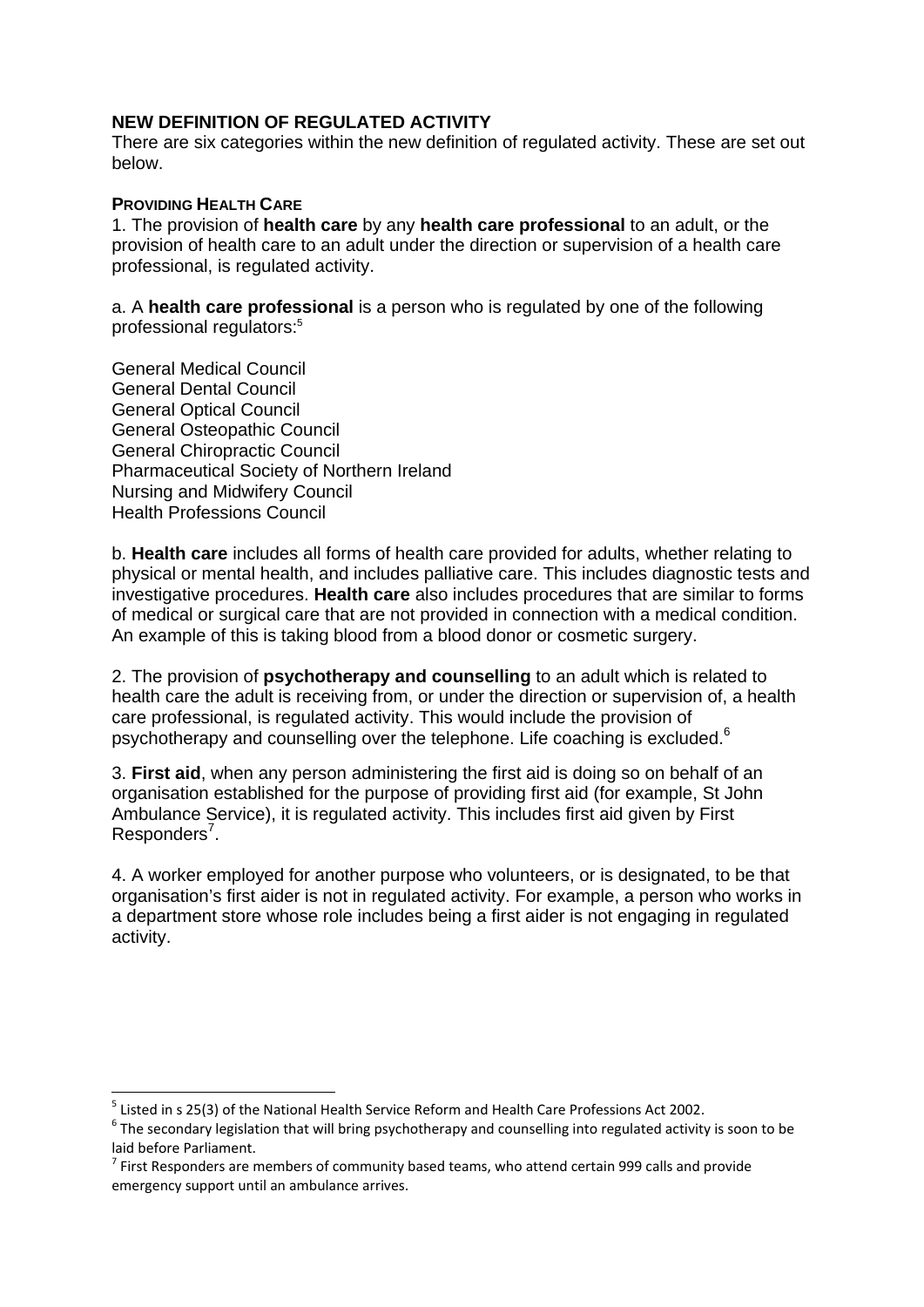5. **Members of peer support groups** (for example, Alcoholics Anonymous), are not in regulated activity, even if the group is directed or supervised by a health care professional.

6. All staff who work in **community pharmacies and opticians,** who are not regulated health care professionals, will be excluded from regulated activity. For example, a person who works in a high street pharmacy providing health advice to customers over the pharmacy counter will not be in regulated activity.

7. Staff in GP surgeries or dental practices who do not provide health care (for example, receptionists) will not be in regulated activity.

#### **PROVIDING PERSONAL CARE**

1. Anyone who provides an adult with physical assistance with eating or drinking, going to the toilet, washing or bathing, dressing, oral care or care of the skin, hair or nails because of the adult's age, illness or disability, is in regulated activity.

2. Anyone who prompts and then supervises an adult who, because of their age, illness or disability, cannot make the decision to eat or drink, go to the toilet, wash or bathe, get dressed or care for their mouth, skin, hair or nails without that prompting and supervision, is in regulated activity.

3. Anyone who trains, instructs or provides advice or guidance, which relates to eating or drinking, going to the toilet, washing or bathing, dressing, oral care or care of the skin, hair or nails to adults who need it because of their age, illness or disability, is in regulated activity.

4. There is one exception to this. Excluded from regulated activity is any physical assistance provided to an adult in relation to the care of their hair when that assistance relates only to the cutting of the adult's hair. This is to ensure that hairdressers who cut the hair of patients and residents in hospitals and care homes are not engaging in regulated activity.

#### *Illustrative examples:*

1. A care assistant in a care home who cuts and files an adult's nails to keep the nails short and safe, because the adult cannot do it themselves, because, for example, they cannot see well enough, is engaging in regulated activity.

2. A beauty therapist who attends a day care centre once a week and provides manicures for anyone who would *like* one, instead of for people who *need them* because of their age, illness or disability, is not engaging in regulated activity.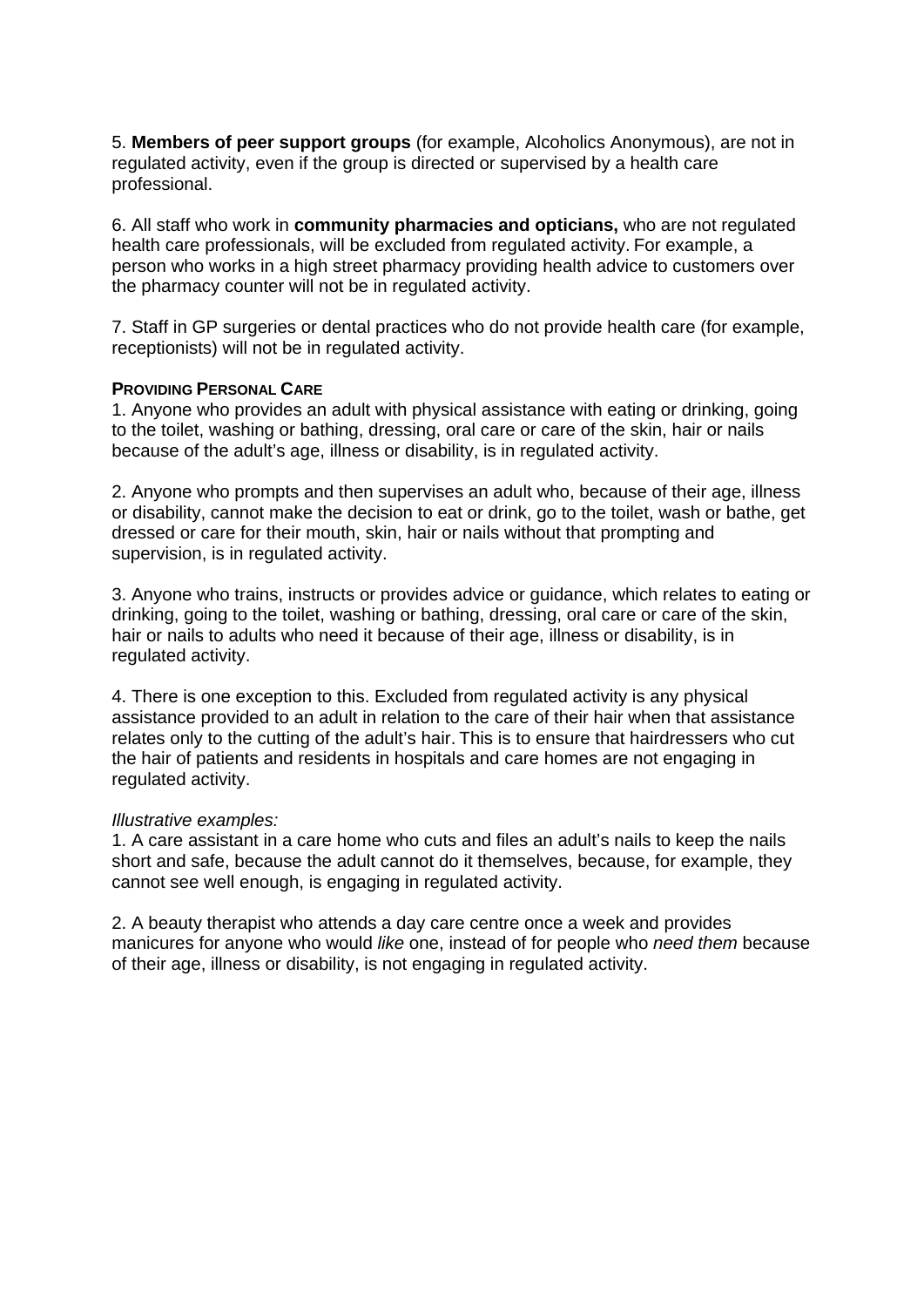3. A volunteer who prepares and serves a meal to an adult in their own home (but does not feed the adult) is not engaging in regulated activity. To be engaged in regulated activity you must provide physical assistance to the person, for example spoon feeding that person, or you must be prompting and supervising (for example, prompting and supervising a person with dementia, because without it they would not eat), or you must be training or instructing (for example, teaching a person who has suffered a stroke to eat using adapted cutlery).

4. A health care assistant on a hospital ward who feeds an adult because they are too frail to feed themselves is engaging in regulated activity.

5. A worker in a care home who reminds a person with dementia to eat their lunch, and ensures they do so is in regulated activity.

#### **PROVIDING SOCIAL WORK**

The activities of regulated social workers in relation to adults who are clients or potential clients are in regulated activity. These activities include assessing or reviewing the need for health or social care services, and providing ongoing support to clients.

#### **ASSISTANCE WITH GENERAL HOUSEHOLD MATTERS**

Anyone who provides day to day assistance to an adult because of their age, illness or disability, where that assistance includes at least one of the following, is in regulated activity:

- a. managing the person's cash,
- b. paying the person's bills, or
- c. shopping on their behalf.

#### *Illustrative examples:*

1. A volunteer who collects shopping lists and the cash to pay for the shopping from older adults' homes, who then does the shopping on their behalf, is engaging in regulated activity.

2. A befriender who helps a disabled person compile their weekly shopping list is not in regulated activity.